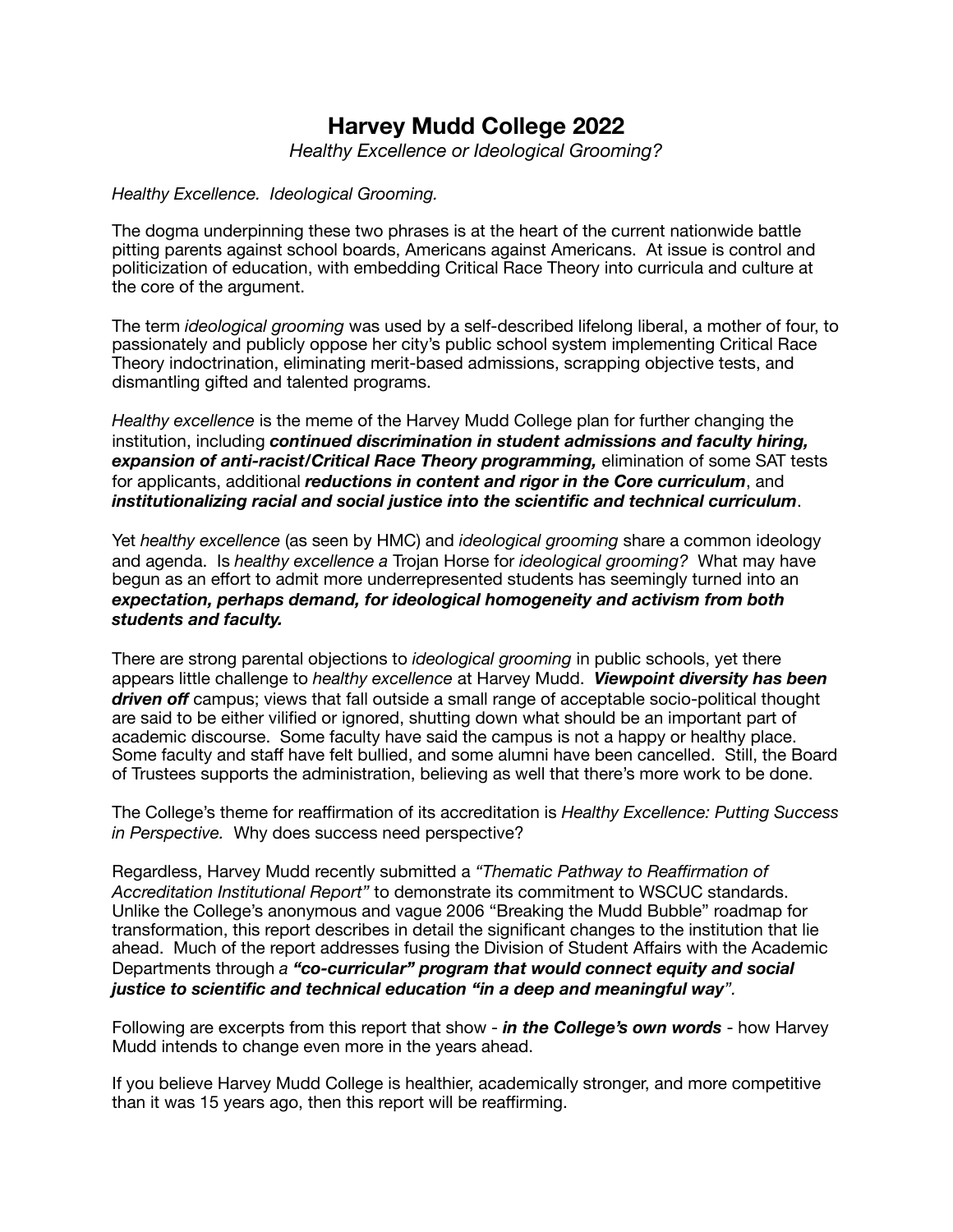If you believe the Harvey Mudd College of its first 50 years is gone, the report will be confirming.

*(As a quick aside, the College has made much of the phrase "with a clear understanding of the impact of their work on society", and it makes much every Spring of the many computer science grads going to Silicon Valley and social media companies, including Facebook/Meta. Recent whistleblowers have alleged that some Facebook/Meta policies and practices may actually be harming society. Regardless of the merits of these assertions, they suggest an interesting question: with HMC barring viewpoint diversity from campus, as well as ingraining social justice and racist politics into all academic departments, will its future graduates still be able to responsibly understand the impact of their work on society?)* 

======================================================================

## **Harvey Mudd College Healthy Excellence: Putting Success in Perspective WSCUC Thematic Pathway to Reaffirmation of Accreditation Institutional Report August 2021**

## *Our vision for HMC … significant changes to the institution*

- more recently the college has established an identity and a growing reputation as a place that makes STEM accessible and attractive, and as a result we have diversified our student body
- connecting HMC to the world have *focused on addressing climate change* 
	- HMC has *significant obligations and opportunities to mitigate climate change* on its campus
	- faculty endorsement of an expanded footprint for climate studies
	- pursue options such as adding faculty with expertise in climate studies
- *• priorities that speak broadly to the intersection of science and social justice*
- our desire to diversify the scientific workforce … make the world a fairer and more just place for everyone
- uniquely positioned to address … the problem that … the culture of science has historically excluded certain identities ( and continues to do so)
- teaching students to *apply critical thinking and scientific methods to the field of science … particularly in service of issues of equity, inclusion, and justice*
- advocating for the cohesive, coherent, and *collaborative integration of social justice* into our pursuit … of academic excellence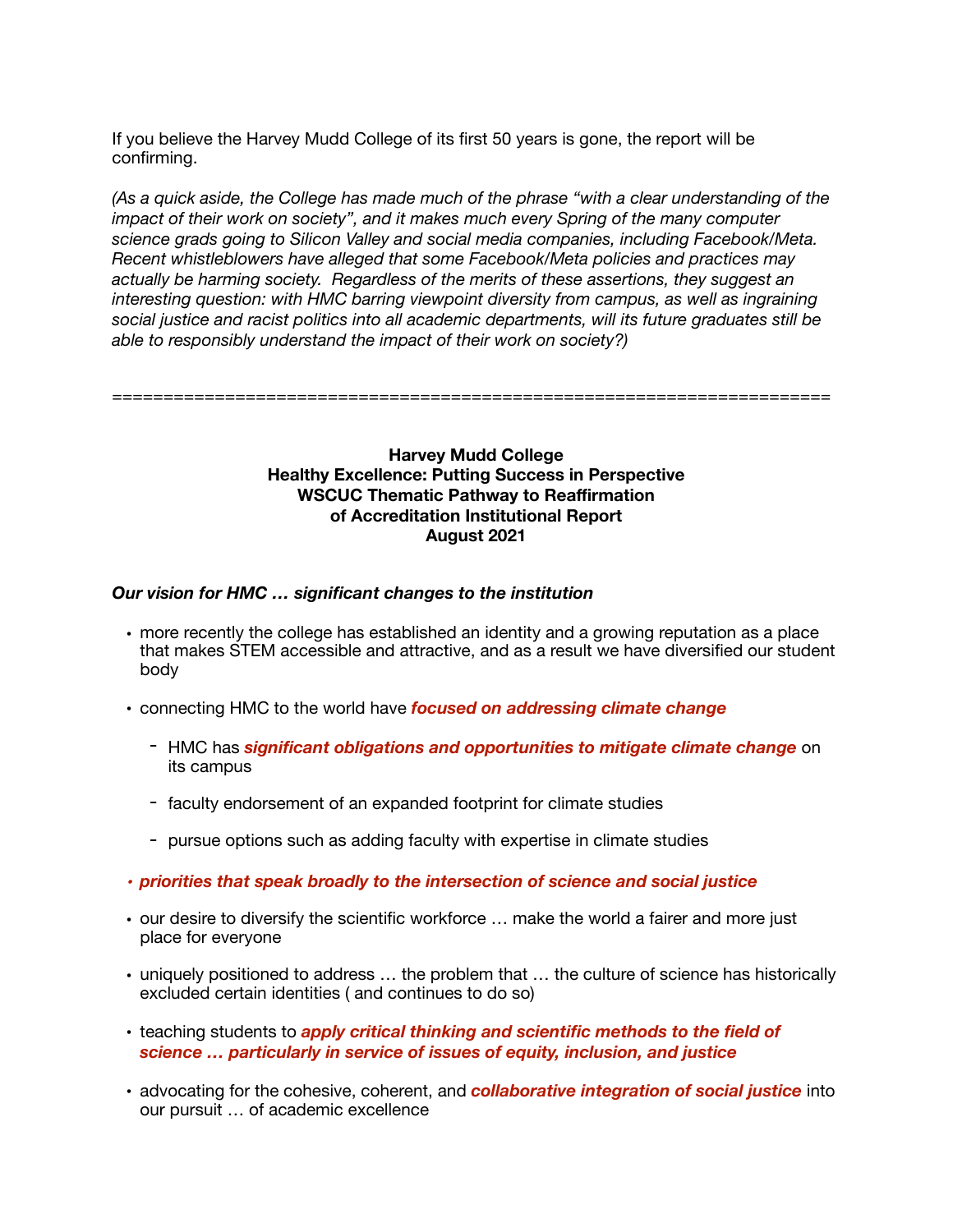- seeking to address the challenging problems at the interface of STEM and society … climate change, diversity/equity/inclusion, status of women in STEM, infectious diseases, racial biases built into technologies
- continued *commitment to gender and ethnic diversity*
- the (*racial and ethnic) composition of faculty and staf* … undergone real change since 2011 … (but) *our work here is not complete*
- established a diversity strategic planning committee to develop HMC's strategic plan for diversity, equity, and inclusion for the next five years
- articulating *how the divisions of student and academic affairs might collaborate on DEI* ... to examine how we continually improve instruction at HMC with equity and inclusivity in mind
- design and *implement change strategies through an equity-minded lens* … train staff on Racial Equity Scorecard (RES) process … to take actionable steps towards a campus culture with equity at its core … RES is personal, *political work*
- we remain focused on *making progress on racial justice and curating anti-racist resources*
- appointed *associate dean for institutional diversity and associate dean of faculty as co-chairs for a newly-formed Justice, Education, Diversity, and Inclusion (JEDI) Committee* … to facilitate communication between departments and constituents in regard to JEDI initiatives
- The *Physics Department* … will look at their practices, develop strategic plans to support the success of current and/or prospective African-American undergraduate students, investigate their culture, and *commit to racial equity for African-American students in physics and astronomy.*
- the *Engineering Department* is using the framework of a prototyping mindset (Prototyping Your Future Self [PYFS]) to change the culture within the department … to help *move from a fear-driven approach to a test-and-learn approach to building an inclusive community.* The department … is considering partnering with BTS Spark … to develop a simulation aimed at increasing empathy for a wide array of student backgrounds.

#### *Student Workload and The Core*

- *a new Core Curriculum … will provide a substantial departure from the existing Core* … four courses per term for the first three semesters, rather the our current model of five … affording a particularly powerful target for workload concerns
- *new Core includes a sophomore-level impact course* … as a way to address the need for students … to engage deeply with questions about the social, *political*, and ethical considerations of their work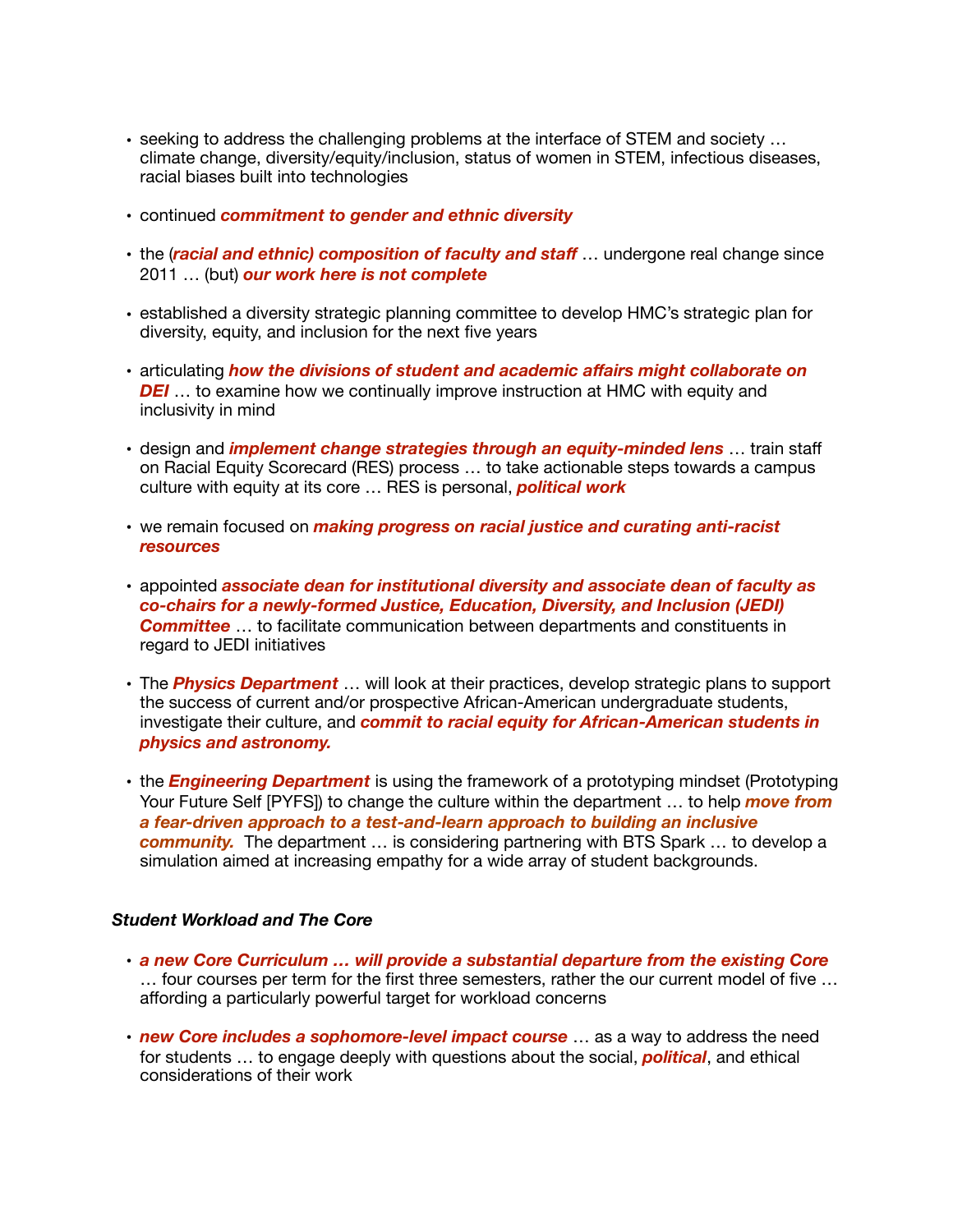- **HSA remains a critical component of our Core** ... providing the ability to traverse the social, *political*, and economic factors that impact … their scientific work
- in thinking critically about consequential problems and complex issues … students will be able to analyze or construct arguments considering underlying assumptions and potential counter arguments *where appropriate*

#### *Co-Curricula Program and the Division of Student Affairs*

- co-curricula offerings are instrumental in supporting students in their pursuit of healthy excellence
- an *increasing number of students confront difficulties related to mental health, time management, and feelings of belonging*
- promoted the link between the DSA and our academic values as a means to better support the student experience
- *• co-curricular activities were seen not as an add-on, but as an integral part of an HMC education*
- co-curricular activities are not yet clearly and consistently aligned under a holistic umbrella that allows students to *make the connections between their scientific and technical education and their experiences in the co-curriculum*
- academic and co-curricular support at HMC are deeply interconnected, and the boundaries are not always clear … making faculty more aware of the work being done in the DSA and fostering partnerships with faculty have been prioritized
- The *Division of Student Affairs serves as co-educators* in support of the mission of Harvey Mudd College … fostering an inclusive community
- the OIRE and DSA created a reporting template that closely mirrors the template used in academic assessment reports
- *• HMC students can engage in identity development and examine the impacts of power and privilege on self and society*
- *• HMC students come to campus … with an expectation for diversity in our community that we are not fully meeting*
- also vital to HMC to create a more inclusive campus climate through increased programming … created and i*mplemented a foundational anti-racism module for all incoming students as well as an anti-racism program series … how to address systemic racism on campus, building solidarity across communities, and the impact of xenophobia in our communities* … showed a significant commitment on behalf of the institution to *create a positive campus climate to become more anti-racist as a community*